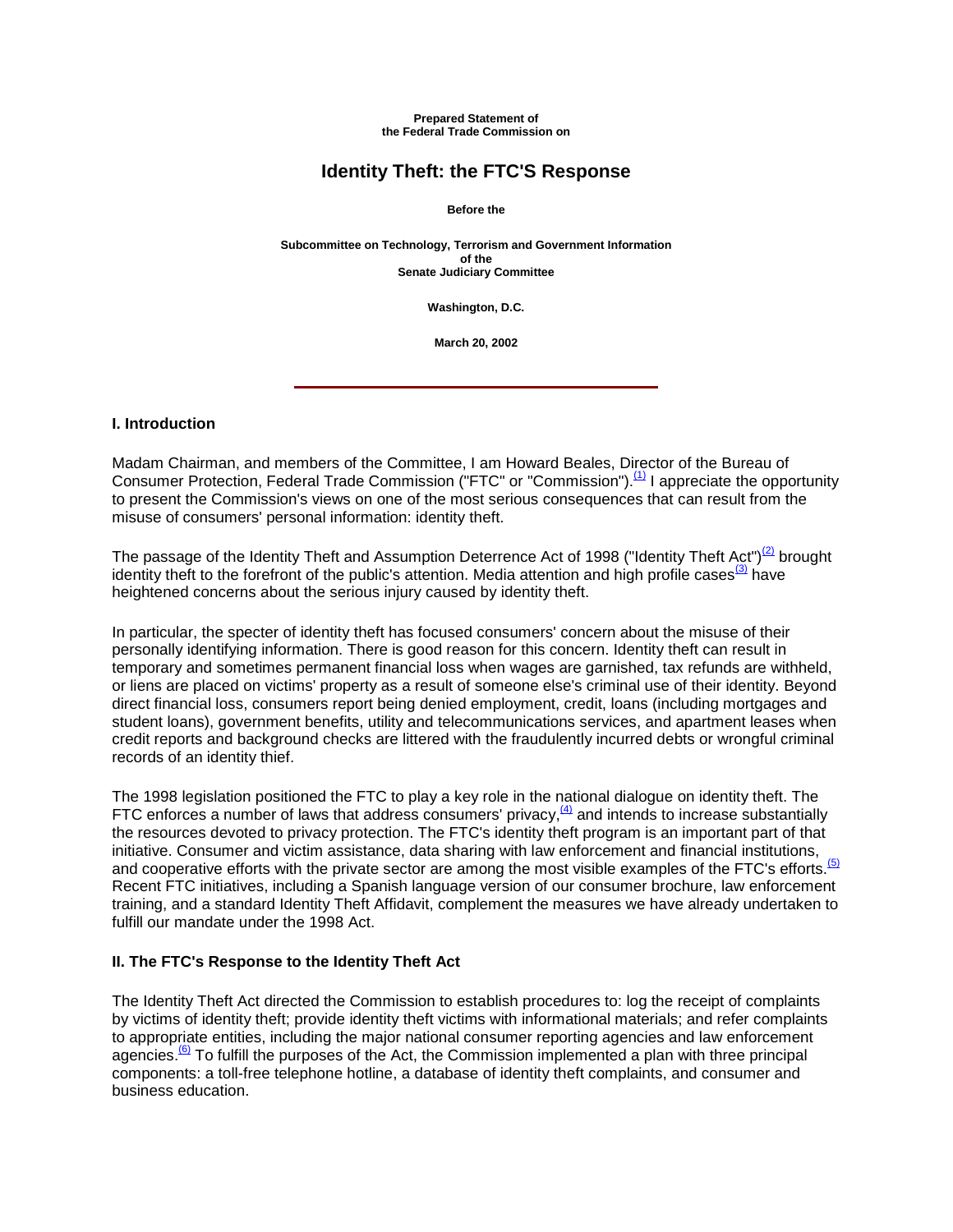*(1) Toll Free Hotline.* The Commission established its toll-free telephone number (the "hotline"), 1-877-ID-THEFT (438-4338) in November 1999. The hotline now responds to an average of over 3000 calls per week. When consumers call to report identity theft, the hotline counselors enter information from their complaints into the Identity Theft Data Clearinghouse (the "Clearinghouse") - a centralized database used to aid law enforcement and track trends involving identity theft.

The counselors advise the callers to contact the credit reporting agencies and the entities where the fraudulent accounts were opened in order to place a fraud alert on their credit files and shut down the fraudulent accounts, respectively. They also encourage consumers to contact their local police departments to file a police report, both because local law enforcement may be in the best position to catch and prosecute identity thieves and because a police report helps consumers demonstrate to creditors and debt collectors that they are in fact genuine victims of identity theft. Forty-seven states have enacted their own identity theft laws and the FTC hotline phone counselors, in appropriate circumstances, will refer consumers to other state and local authorities. Lastly, when another federal agency has a program in place to assist consumers, callers are referred to that agency. $\frac{7}{2}$ 

Of the callers to our hotline, thirty-four percent are seeking information about how to guard against identity theft. $\frac{18}{2}$  The phone counselors provide suggestions on steps they should take to minimize their risk.

(2) *Identity theft complaint database.* The information that the consumers share with the phone counselors can provide the foundation for investigation. The telephone counselors enter the complaints received by the FTC through the hotline, by mail, and through the FTC's secure on-line identity theft complaint form into the FTC's Clearinghouse database. In addition, the Social Security Administration's Office of Inspector General transfers into the Clearinghouse complaints of identity theft received by its consumer hotline.

The Clearinghouse is the federal government's centralized repository of consumer identity theft complaint information. It contains detailed information regarding the identity theft victim, the suspect, and the ways the identity thief misused the victim's personal information. More than 270 law enforcement agencies nationwide have signed confidentiality agreements that grant them membership and access to the Identity Theft Data Clearinghouse. The Clearinghouse information is available directly on members' desktop PCs via the FTC's secure law enforcement Web site, *Consumer Sentinel*. Access to the Clearinghouse information supports law enforcement agencies' efforts to combat identity theft by providing a range of complaints from which to augment their ongoing investigations and spot new patterns of illegal activity.

(3) *Consumer and business education*. The FTC has taken the lead in coordinating with other government agencies and organizations to develop and disseminate comprehensive consumer education materials for victims of identity theft and those concerned with preventing this crime. For example, in collaboration with other federal agencies, the FTC published a comprehensive informational booklet, *Identity Theft: When Bad Things Happen to Your Good Name,* in February 2000. Since its publication through February 2002, the FTC has distributed more than 600,000 hard copies of the booklet and recorded over 609,500 visits to our Web version. Other federal agencies have also printed and distributed this publication.

Consumers can also find comprehensive information about preventing and recovering from identify theft at the FTC's identity theft Web site, *[www.consumer.gov/idtheft.](http://www.consumer.gov/idtheft)* The site also links to a secure Web-based complaint form, allowing consumers to send complaints directly to the Clearinghouse. The FTC now receives an average of 400 complaints per week *via* the Internet; overall, more than 18,000 victims filed their identity theft complaints online as of the end of December 2001. The FTC's identity theft Web site had received more than 699,000 hits since it was launched in February 2000.

To expand the reach of our consumer education message, the FTC has begun an outreach effort to Spanish-speaking victims of identity theft. Just last month, we released a Spanish version of the *Identity*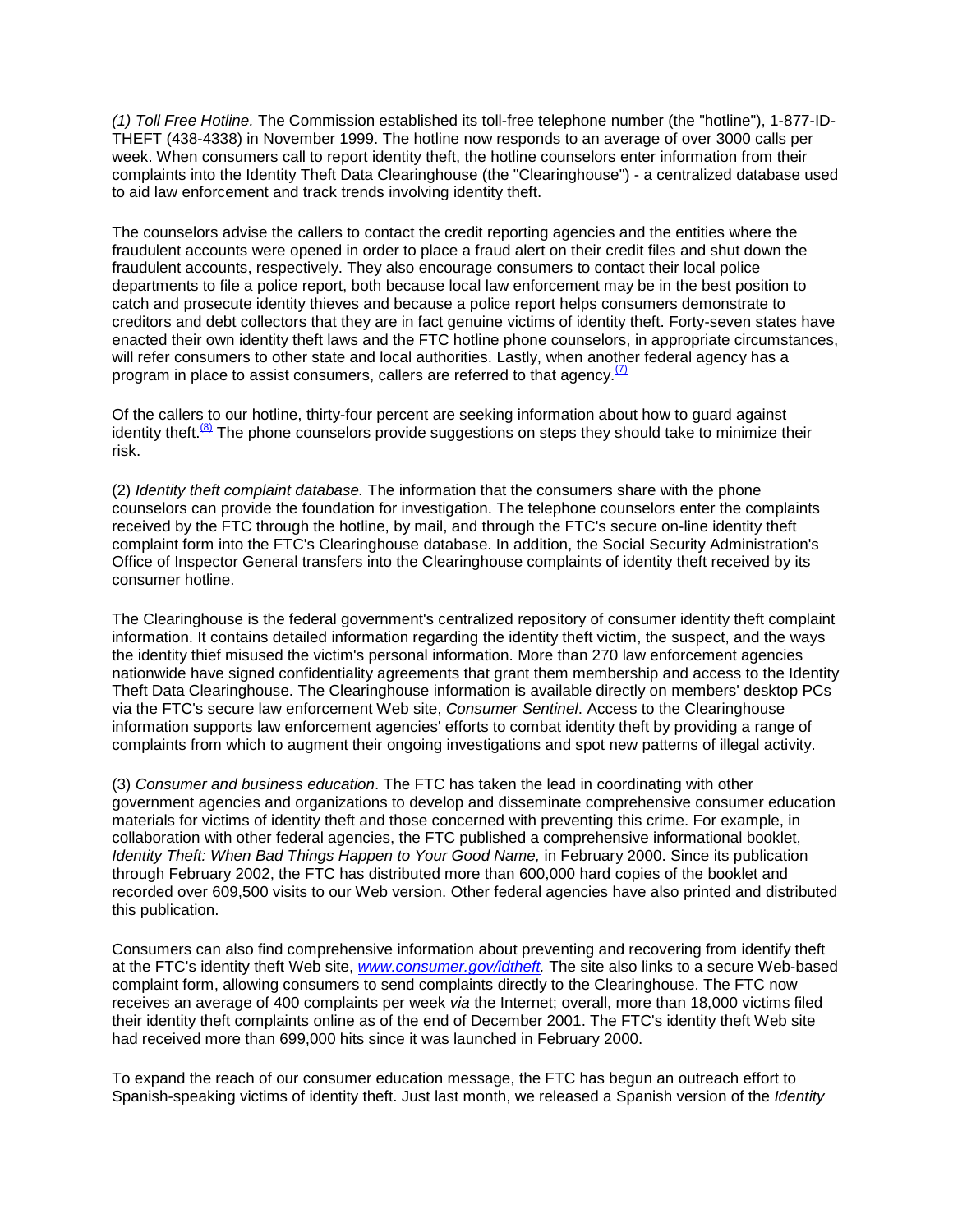*Theft* booklet (*Robo de Identidad: Algo malo puede pasarle a su buen nombre)* and the *ID Theft Affidavit* (discussed below in Section III). In addition, we have added Spanish-speaking phone counselors to our hotline staff. We will soon launch a Spanish version of our online complaint form.

### **III. The FTC's Recent Collaborative and Outreach Efforts**

Over the past year, the Commission has worked closely with other government agencies and private entities to encourage the investigation and prosecution of identity theft cases, and help consumers resolve identity theft problems.

(1) *Law Enforcement*. One of our goals is to provide support for identity theft prosecutions nationwide. In the past year, the Commission launched an identity theft case referral program in coordination with the United States Secret Service, which assigned a special agent on a full-time basis to the Commission to assist with identity theft issues.<sup>(9)</sup> The identity theft team, assisted by the special agent, develops case leads by examining significant patterns of identity theft activity in the database and by refining the data through the use of additional investigative resources. Then, the team refers the case leads to one of the Financial Crimes Task Forces located throughout the country for further investigation and potential prosecution.

We provide support for law enforcement in other ways as well. Just last week, the FTC, in cooperation with the Department of Justice and the United States Secret Service, initiated a full day identity theft training seminar for state and local law enforcement officers. This first session was held in Washington, D.C.; subsequent sessions are planned in Chicago, Dallas, and San Francisco. The training seminar provides officers with technical skills and resources to enhance their efforts to combat identity theft, including strategies for both traditional and high-tech investigations. The training also identifies key components for successful actions by local, state, and federal prosecutors, and identifies resources, such as the Clearinghouse database, that are available to law enforcement when conducting identity theft investigations. Our goal is to encourage the prosecution of these cases at all levels of government.

(2) *Private Industry.* Identity theft victims spend significant time and effort restoring their good name and financial histories. Such burdens result, in part, from the need to complete a different fraud affidavit for each different creditor where the identity thief opened or used an account in their name.<sup>(10)</sup> To reduce that burden, the FTC worked to develop the *ID Theft Affidavit* ("*Affidavit*"). The *Affidavit* was the culmination of an effort we coordinated with private industry and consumer advocates to create a standard form for victims to use in absolving identity theft debts with each of the creditors where identity thieves opened accounts. The *Affidavit* is accepted by the three major credit reporting agencies and many creditors. From its release in August 2001 through February 2002, we have distributed more than112,000 print copies of the *Affidavit.* There have also been nearly 185,000 hits to the Web version.

The FTC will continue working with private sector financial institutions to find additional ways to assist consumers. For example, we plan to work with businesses to highlight the importance of securing business records containing personally identifying information from would-be identity thieves, and providing consumers with notification in the event that their business records are compromised.

The FTC is examining other ways to lessen the difficulties and burdens faced by identity theft victims. One approach under consideration is to develop a joint "fraud alert initiative" with the three major credit reporting agencies ("CRAs"). This initiative would allow the FTC to transmit regularly to the three major CRAs requests from identity theft victims that fraud alerts be placed on their consumer report and copies of their reports be sent to them. This would eliminate the victim's need to contact each of the three major CRAs separately.

The CRAs have also asked the FTC to help promote their recent "police report initiative," which follows an earlier program supported by the FTC. After learning from our first twelve months of data that over 35% of victims contacting the FTC were not able to file police reports on identity theft, the FTC began working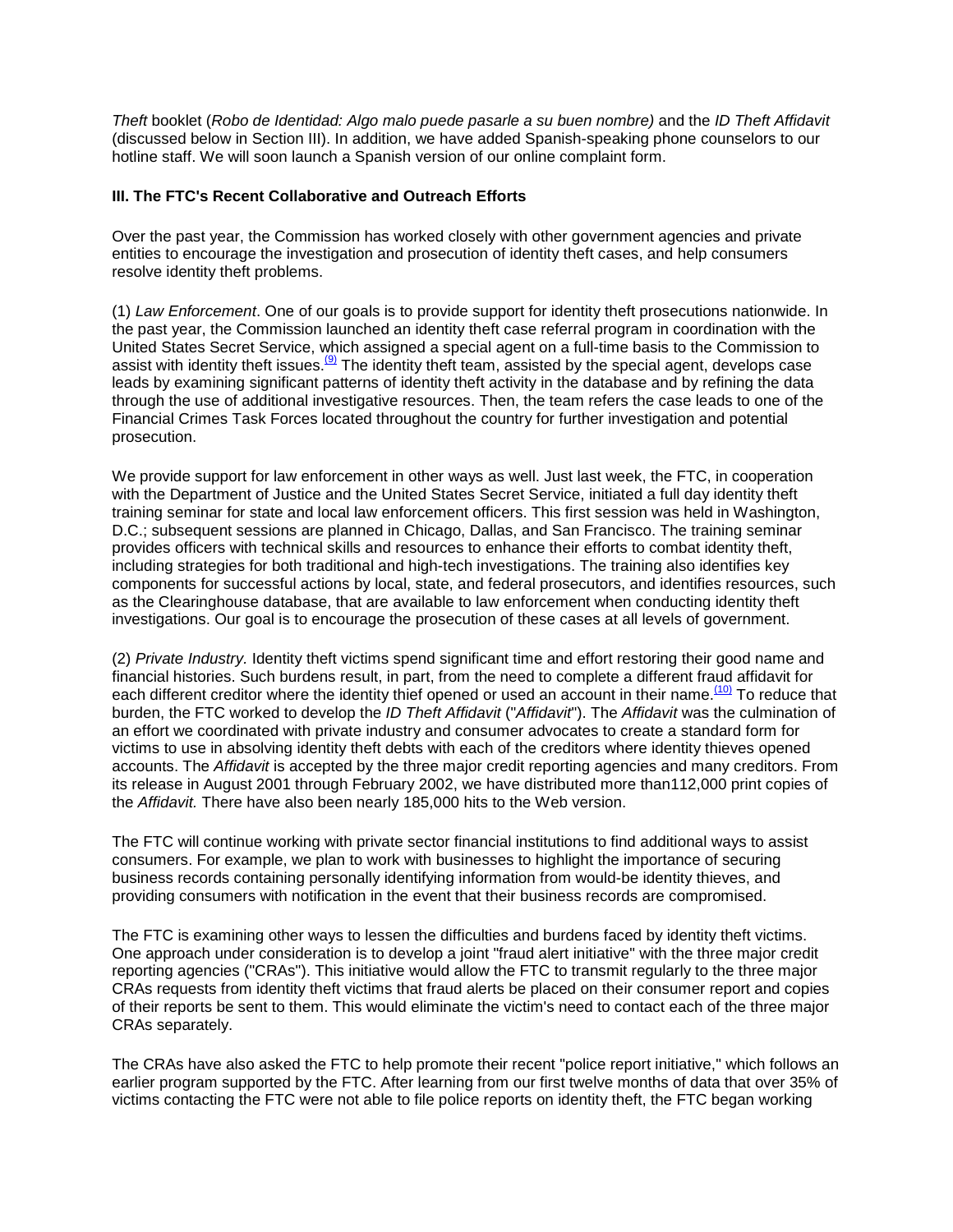with the International Association of Chiefs of Police ("IACP") to encourage local police officers to write police reports for victims of identity theft. In November 2000, the IACP passed a Resolution in support of providing police reports to victims of identity theft and referring victims to the FTC's hotline.<sup>(11)</sup> In 2001, the consumers reporting to the FTC that the police would not issue a report dropped to 18%.  $(12)$  Under their new initiative, the CRAs have agreed to block inaccurate information resulting from the identity thief's activities from a victim's credit report if the victim provides the CRA with a police report on the incident. This program further speeds the process of rehabilitating the victim's good name.

#### **IV. Identity Theft: How it Happens**

Access to someone's personal information, through legal or illegal means, is the key to identity theft. Unlike most crimes where the victim is immediately aware of the assault, identity theft is often silent and invisible. Identity thieves do not need direct contact with their victims. All they need is access to some key components of a victim's personal information, which, for most Americans, may be maintained and used by numerous different public and private entities. Thus, it is hardly surprising that nearly 80% of the victims who report identity theft to the FTC do not know how or where the identity thief obtained their personal information.<sup>(13)</sup>

Some victims can recall an event or incident that they believe led to the identity theft. Eight percent of the victims who contacted the FTC had their wallet or purse lost or stolen. Three percent of the victims discovered that their mail had been stolen or that a fraudulent address change had been filed with a creditor. One percent of victims contacting the FTC recalled giving out personal information in response to a solicitation over the telephone or Internet, and another 1% reported that their identification had been stolen from their residence or car. $<sup>11</sup>$ </sup>

Notably, 13% of the victims who contact the FTC report that they personally know the suspect. These relationships include family members (6%), other personal relationships, such as friends (3%), neighbors (2%), "significant others" or roommates (1%), or someone from the victim's workplace (1%).

The FTC also receives reports of identity theft from victims who learn of it only upon notification by their employer or an entity with whom they do business that their employee or customer records were stolen. This is called "business record identity theft." Between March 2000 through late December 2001, the Clearinghouse received reports regarding thirty-five different companies or institutions in which identity thieves stole records containing employees' or clients' personal information. The institutions included hospitals, tax preparers, municipalities and schools.<sup>(15)</sup> In many of these instances the records were stolen by insiders. Some of these thieves sold the records, while others exploited the information themselves. Some of the targeted companies sought our assistance in dealing with the aftermath of the theft, and in other cases, we reached out to them to offer assistance. When we provide assistance, we encourage the entities to contact the persons whose records were compromised, notify them that they were potential victims of identity theft, and advise them to contact the FTC's hotline.

While most victims do not know how or where the identity thief obtained their personal information, 68% of the complaints in the Clearinghouse do contain some identifying information about the suspect, such as a name, address, or phone number.<sup>(16)</sup> This includes any identifying information victims can provide about the suspect, which might be gleaned from the bills, letters or phones calls of would-be creditors and debt collectors, or from a victim's credit report. Such information about suspects allows law enforcement investigators to link seemingly unrelated complaints of identity theft to a common suspect.

## **V. Summary of Database Information**

The Clearinghouse database has been in operation for more than two years.<sup>(17)</sup> For calendar year 2001, the Clearinghouse database contains over 86,000 complaints from ID theft victims. It also contains over 31,000 inquiries from consumers concerned about becoming victims of identity theft. These figures include contacts made directly to the FTC and data contributed by SSA-OIG.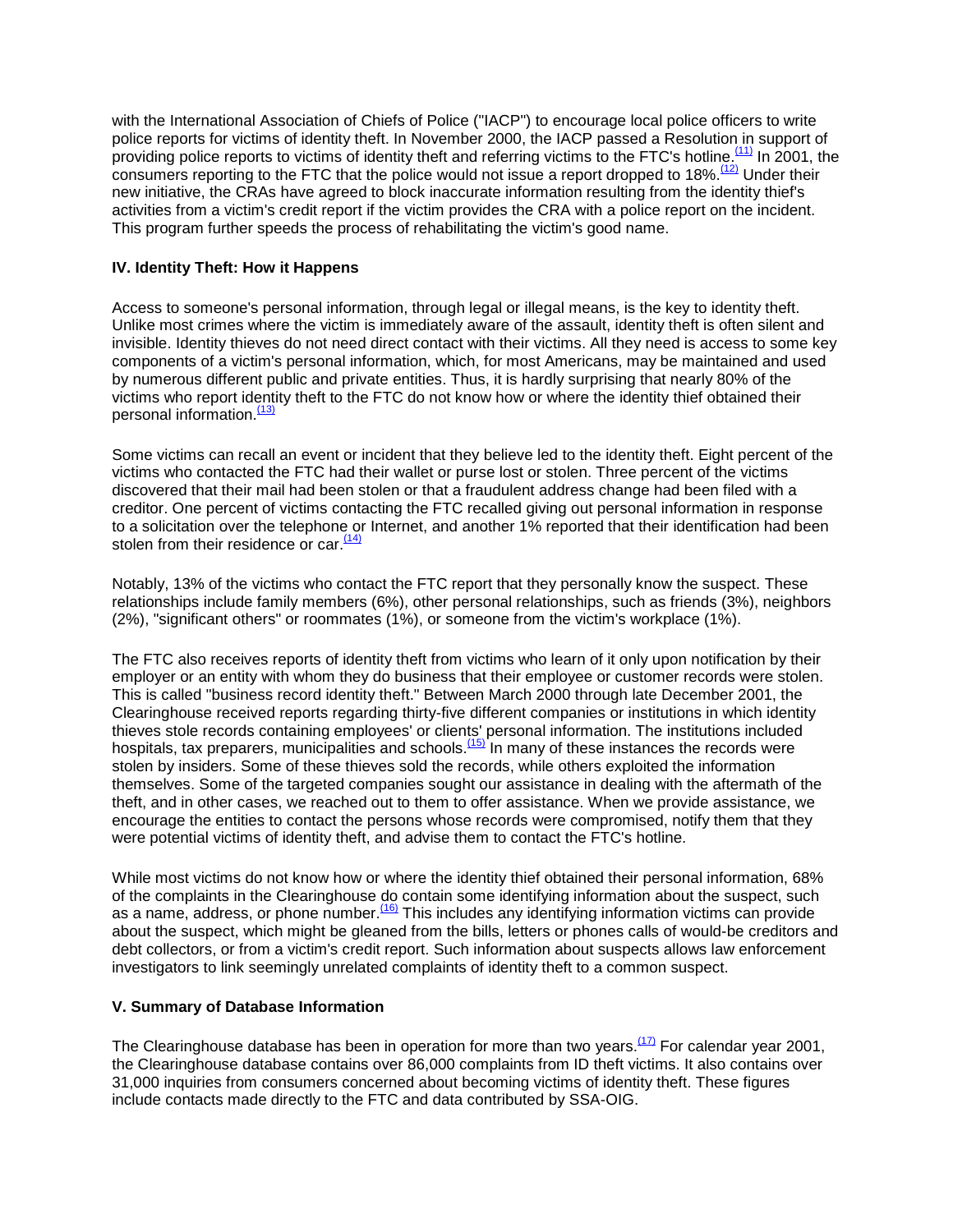While not comprehensive, information from the database can reveal information about the nature of identity theft activity. For example, the data show that California has the greatest overall number of victims in the FTC's database, followed by New York, Texas, Florida, and Illinois. On a *per capita* basis, *per* 100,000 citizens, the District of Columbia ranks first, followed by California, Nevada, Maryland and New York. The cities with the highest numbers of victims reporting to the database are New York, Chicago, Los Angeles, Houston and Miami.

Eighty-eight percent of victims reporting to the FTC provide their age.<sup> $(18)$ </sup> The largest number of these victims (28%) were in their thirties. The next largest group includes consumers from age eighteen to twenty-nine (26%), followed by consumers in their forties (22%). Consumers in their fifties comprised 13%, and those age 60 and over comprised 9%, of the victims. Minors under 18 years of age comprised 2% of the victims.

As noted above, consumers often do not become aware of the crime for some time. Forty-four percent of victims who contact the FTC provide information on when the identity theft occurred and when they discovered it. The majority of these victims (69%) reported discovering the identity theft within 6 months of its first occurrence.<sup>(19)</sup> In fact, 44% noticed the identity theft within one month of its occurrence. However, 5% were unaware of the theft for longer than five years. On average, 12 months elapsed between the date the identity theft occurred and when the victim discovered it.

Thirty-five percent of the victims had not yet notified any credit bureau at the time they contacted the FTC; $\frac{(20)}{21}$  46% had not yet notified any of the financial institutions involved.<sup>(21)</sup> Fifty-four percent of the victims had not yet notified their local police department of the identity theft. By advising the callers to take these critical steps, we enable many victims to get through the recovery process more efficiently and effectively.

The Clearinghouse data, which represents complaints received by both the FTC and the SSA-OIG, also reveal how the thieves use the stolen identifying information. This data, summarized below, help provide a broad picture of the forms identity theft can take.  $\frac{2}{2}$ 

- *Credit Card Fraud:* Forty-two percent of the victims in the Clearinghouse report credit card fraud. Sixty-two percent of these victims indicate that one or more new credit cards were opened in the victims' name. Twenty-four percent of these victims indicate that unauthorized charges were made on an existing credit card. Thirteen percent of the credit card fraud victims were not specific as to new or existing credit.
- *Unauthorized Telecommunications or Utility Services:* Twenty percent of the victims in the Clearinghouse report that the identity thief obtained unauthorized telecommunications or utility equipment or services in their name. New wireless telecommunications equipment and service comprised 48% of these complaints, new land line telephone service or equipment comprised 26%, new utilities such as electric or cable service comprised 12%, 11% of these complaints were not specific, and 2% comprised unauthorized charges to the victims' existing telecommunications or utility accounts.
- *Bank Fraud:* Thirteen percent of the victims report fraud on their demand deposit (checking or savings) accounts. Forty-seven percent of these victims report fraudulent checks written on their existing account, 20% report a new bank account opened in their name, 15% report unauthorized electronic withdrawals from their account, and 18% of these complaints were not specific.
- *Employment:* Nine percent of the victims in the database report that the identity thief used their personal information for employment purposes.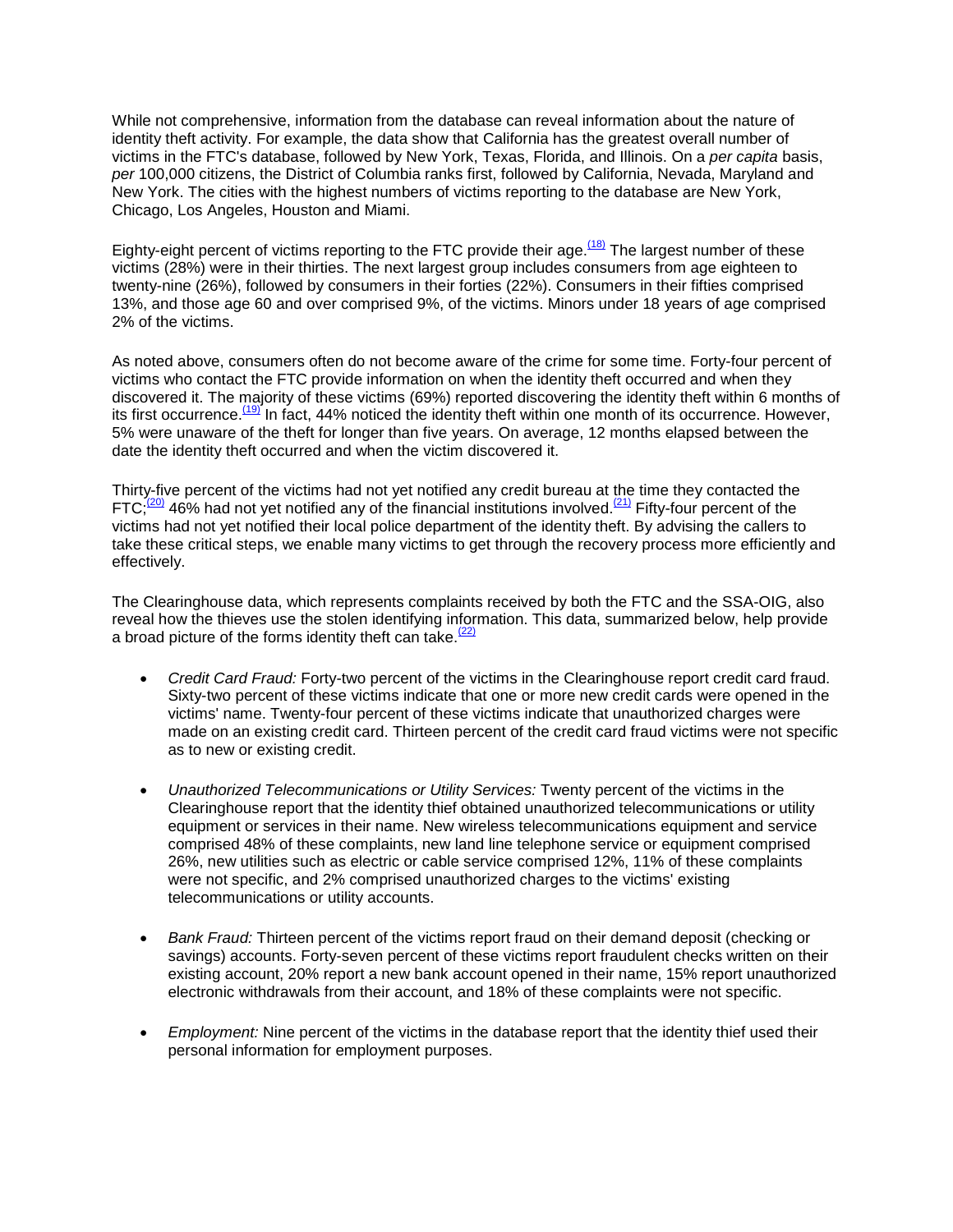- *Fraudulent Loans:* Seven percent of the victims report that the identity thief obtained a loan in their name. Fifty-three percent of these complaints relate to a personal, student, or business loan, 28% concern auto loans or leases, 10% concern real estate loans, and 9% are unspecified.
- *Government Documents or Benefits:* Six percent of the victims report that the identity thief obtained government benefits or forged government documents in their name. Forty-four percent of these victims report a false driver's license, 11% report a false social security card, and 4% report the falsification of other government documents. Thirty-one percent report fraudulent claims for tax returns, 6% report fraudulent claims for government benefits, and 3% of these victims were not specific.
- *Other Identity Theft:* Nineteen percent of the victims in the database reported various other types of identity theft. Nine percent of these victims report that the thief assumed their identity to evade legal sanctions and criminal records (thus leaving the victim with a wrongful criminal or other legal record), 9% report that the thief obtained medical services, 6% report that the thief opened or accessed Internet accounts, 5% report that the thief leased a residence, 2% report that the thief declared bankruptcy in their name, 1% report that the thief purchased or traded in securities and investments, and 69% of these complaints were miscellaneous or unspecified.
- *Multiple Types:* Twenty percent of the victims in the database reported experiencing more than one of the above types of identity theft.

#### **VI. Conclusion**

Identity theft, once an unknown term, is now the subject of day time talk shows. The economic and noneconomic injury caused by the misuse of consumers' personal information is significant. But there are real and positive steps we can take to alleviate the harm to consumers, and reduce the incidence of this crime. We are committed to working with our partners in the public and private sectors and will continue to forge a comprehensive approach to this challenge. I would be pleased to answer any questions you may have.

#### **Endnotes:**

1. The views expressed in this statement represent the views of the Commission. My oral presentation and responses to questions are my own and do not necessarily represent the views of the Commission or any Commissioner. The statistical information summarized in this statement covers the period of time from January 1 through December 31, 2001.

2. Pub. L. No. 105-318, 112 Stat. 3010 (1998).

3. Celebrities including Ted Turner, Martha Stewart and Oprah Winfrey have been reported in the press as being victims of identity theft. Jenny Lynn Bader, *Paranoid Lately? You May Have Good Reason,* N.Y. Times, March 25, 2001, at 4, Section 4.

4. *See, e.g.,* Federal Trade Commission Act, 15 U.S.C. § 41 *et seq*. (prohibiting deceptive or unfair acts or practices, including violations of stated privacy policies); Fair Credit Reporting Act, 15 U.S.C. § 1681 *et seq.* (addressing the accuracy, dissemination, and integrity of consumer reports); Telemarketing and Consumer Fraud and Abuse Prevention Act, 15 U.S.C. § 6101 *et seq.* (including the Telemarketing Sales Rule, 16 C.F.R. Part 310) (prohibiting telemarketers from calling at odd hours, engaging in harassing patterns of calls, and failing to disclose the identity of the seller and purpose of the call); Children's Online Privacy Protection Act, 15 U.S.C. § 6501 *et seq.* (prohibiting the collection of personally identifiable information from young children without their parents' consent); Identify Theft and Assumption Deterrence Act of 1998, 18 U.S.C. §1028 (directing the FTC to collect identity theft complaints, refer them to the appropriate credit bureaus and law enforcement agencies, and provide victim assistance); Gramm-Leach-Bliley Act, 15 U.S.C. § 6801 *et seq.* (requiring financial institutions to provide notices to consumers and allowing consumers (with some exceptions) to choose whether their financial institutions may share their information with third parties).

5. Most identity theft cases are best addressed through criminal prosecution. The FTC itself has no direct criminal law enforcement authority.

6. Pub. L. No. 105-318, 112 Stat. 3010 (1998) (Codified at 18 U.S.C. § 1028(a) note).

7. For example, we may refer consumers to the Social Security Administration or their state department of motor vehicles.